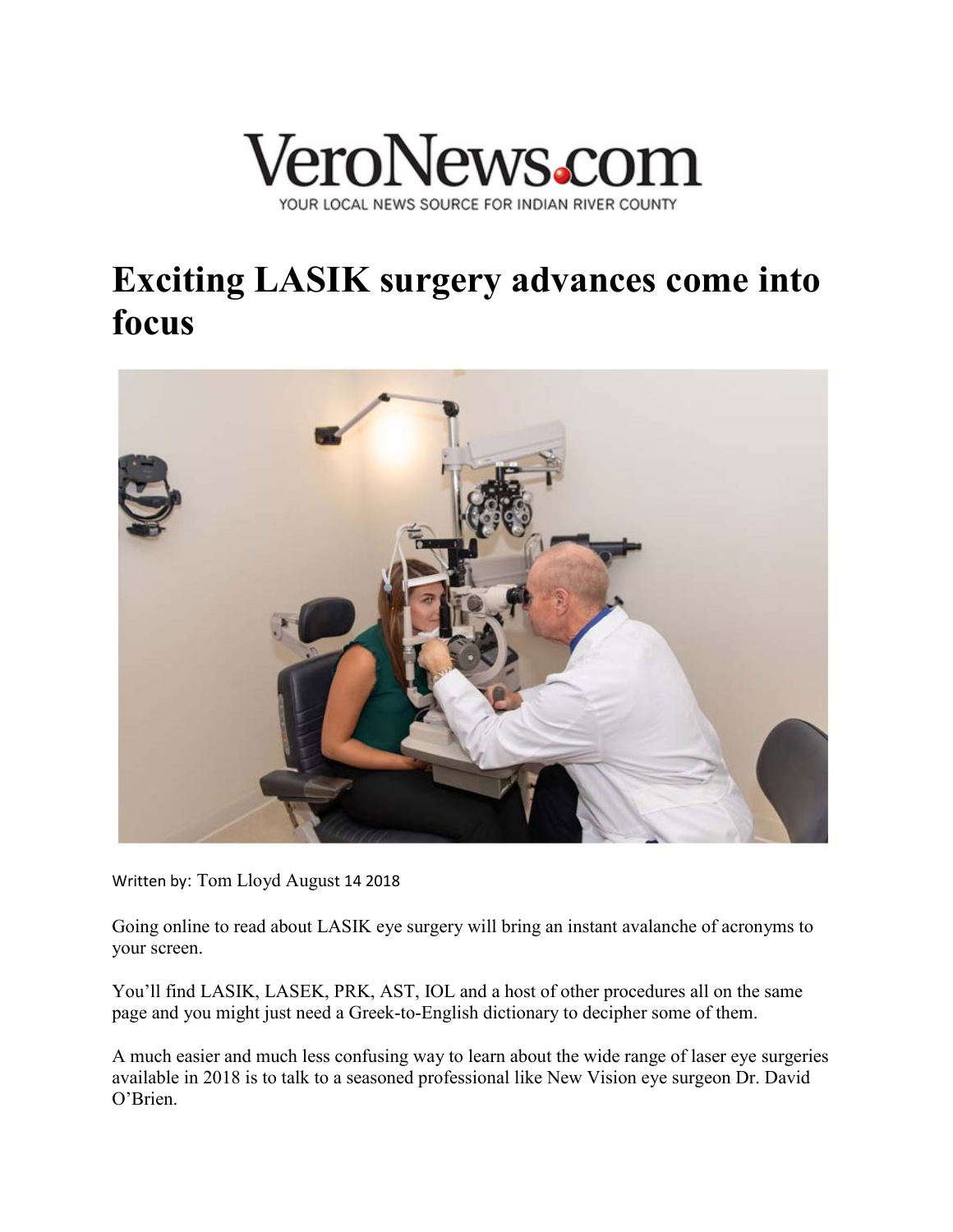After all, O'Brien had his own vision corrected by LASIK eye surgery some 21 years ago and was pioneer of laser surgery in Vero Beach.

Despite all the options mentioned above, LASIK – the letters stand for laser-assisted in situ keratomileusis – is by far the most commonly performed laser eye surgery for myopia (nearsightedness), hyperopia (farsightedness) and various astigmatisms. In most cases, the procedure can be completed in as little as 15 minutes – for both eyes.

Greek scholars might recall that "Kerato" means "corneal" and "mileusis" means "cutting" or "carving" but, happily, there isn't any carving involved. No surgical blade of any kind is used in LASIK surgery.

As O'Brien puts it, "we use lasers exclusively," and as it happens, very few eye centers have the experience with lasers that O'Brien and New Vision have – 23 years' worth, to be exact.

O'Brien got a head-start on many doctors by participating in FDA clinical trials of laser surgery devices and techniques.

"Being involved in clinical trials gave us access to [the newest laser] technologies," O'Brien says. "We kept getting new iterations before they were FDA-approved. We used them in those clinical trials, and then stopped using them until they were approved."

When the FDA did approve various lasers for surgery, O'Brien and New Vision already had amassed valuable experience in their use, and they have continued to upgrade their equipment constantly.

There are, in fact, two separate lasers involved in LASIK surgery: an ultra-fast "femtosecond laser" which generates an energy burst every one quadrillionth of a second, and an "excimer laser" that uses ultraviolet light to vaporize tissue from the eye's surface.

The two lasers combine to reshape eye's cornea (the clear, round dome at the front of the eye) improving the way the eye focuses light rays onto the retina.

While the Federal Trade Commission says "millions of people have had LASIK surgery to correct their vision with great success," it also points out that not everyone is a good candidate for the surgery.

O'Brien wholeheartedly agrees.

"You have to have good judgment in your patient selection," he says. "People who aren't good candidates should not have this procedure done."

"For me," O'Brien continues, "people who have very high corrections [needed] that will require a deep laser ablation of the cornea to change the shape appropriately or if they have very dry eyes," should be treated with alternative surgeries such as AST, or Advanced Surface Treatment, instead of LASIK.